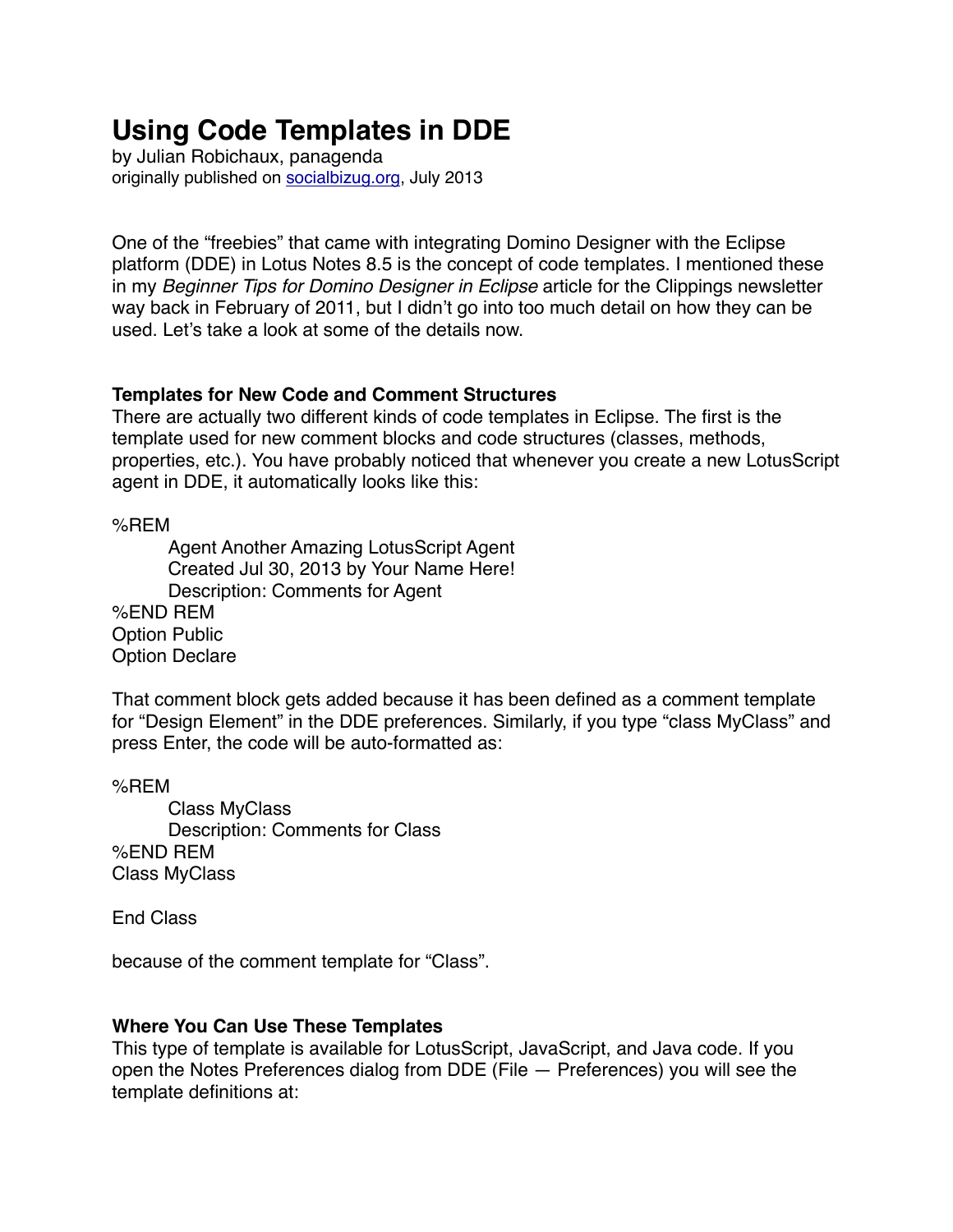- Domino Designer LotusScript Editor Code Templates
- Domino Designer LotusScript Editor Comment Templates
- Java Code Style Code Templates (there are separate entries for comments and code)
- JavaScript Code Style Code Templates (there are separate entries for comments and code)

## **Ideas for Customization**

If you use LSDoc, you can very easily change the LotusScript comment templates to generate LSDoc-style syntax. See my *Use LotusScript.Doc to Document Your Code* article in the April 2011 Clippings newsletter for more information on using the excellent LSDoc tool.

Other ideas for comment template modifications include:

- Version number
- Modified date placeholder
- Code reviewer
- Copyright statements
- Open source license

The only thing I use this type of code template for is to automatically add logging in LotusScript (I use the other type of code templates for Java and JavaScript, discussed next). I have my LotusScript code templates set up like this:

Design Element Use "OpenLogFunctions"

Sub

On Error GoTo processError

Exit Sub

processError: Call LogError() Exit Sub

Function

On Error GoTo processError

Exit Function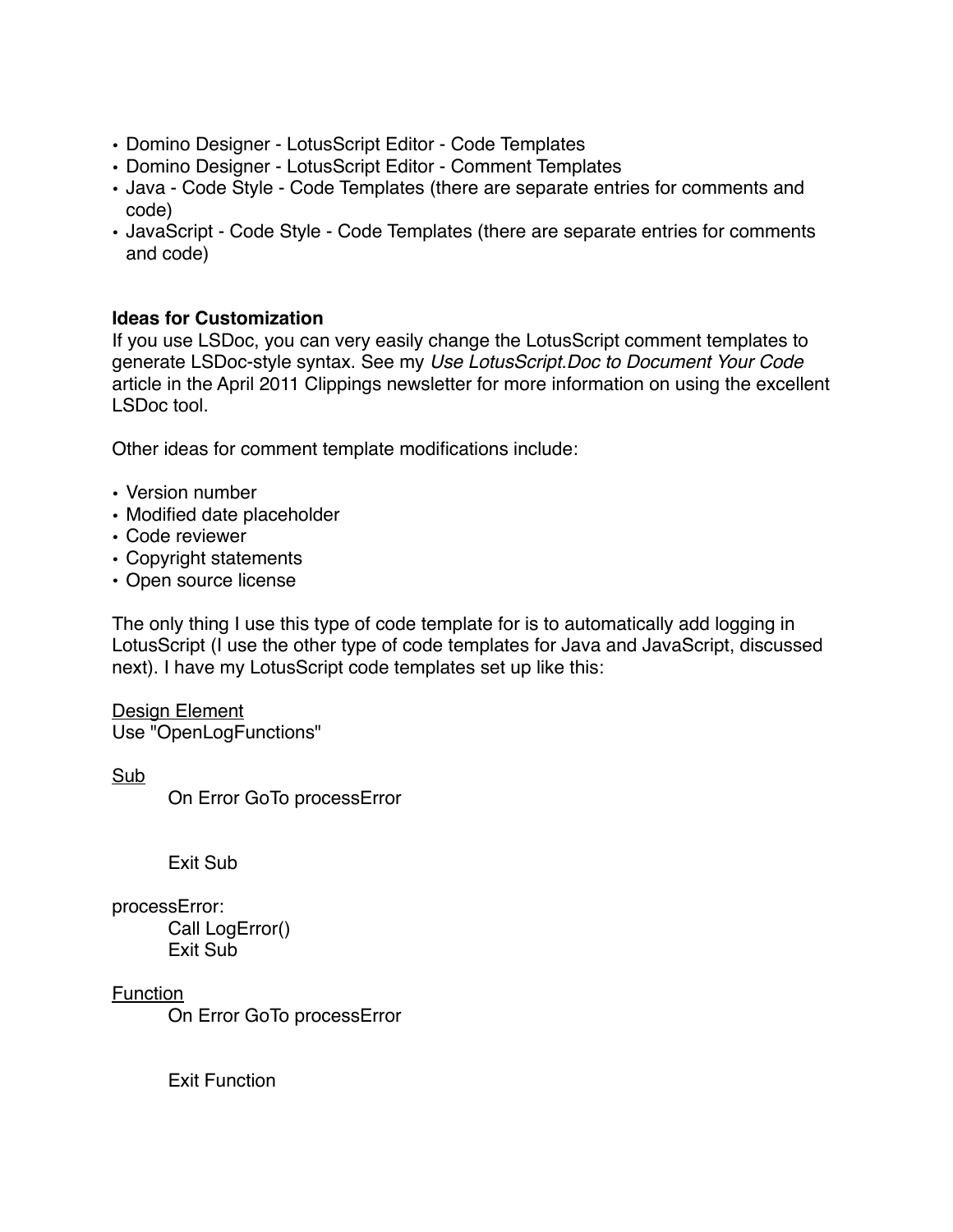processError: Call LogError() Exit Function

This way all my new agents, script libraries, functions and subs automatically have error logging. Your logging library and coding style may vary, of course.

NOTE: you must make sure that the "Automatically include template in new code elements" option is checked in the Domino Designer - LotusScript Editor - Code Templates dialog. It is unchecked by default. If it's not checked, your LotusScript code templates will not be used. Alternatively, you can uncheck the box for the Comment Templates if you really hate the auto-generated comments.

## **Templates for Content Assist/Code Completion**

The second type of code template — and this type is what almost all Eclipse developers are talking about when they refer to "code templates" — is like a shortcut for frequently used blocks of code. It's very similar to text expansion capabilities in some word processing programs or smartphones, where you type a short word or abbreviation and it is automatically substituted with text you commonly write, like a signature block or your address or a short text message reply. But with Eclipse there are also some very nice contextual options that make it even more effective.

Let's start with a simple example. Open DDE and do the following:

- 1. Create a new Java agent
- 2. Place the cursor in the code editor just below the "// (Your code goes here)" comment
- 3. Type "sysout" (without the quotes)
- 4. Without moving the cursor (it should be directly after the "t" in "sysout" with no spaces) press the Control and Space keys at the same time
- 5. The word "sysout" will be replaced with "System.out.println();"

I know that some of you have already started saying nasty things in your head about how you should NEVER use System.out.println() in your code. Calm down, it's just an example. Try it and see what it does, and then delete the offending line with malice if it bothers you.

Control+Space is the magic key combination here. Once you get used to using Control+Space in DDE, you'll find yourself doing it in other programs too (like email) and wondering why it doesn't work.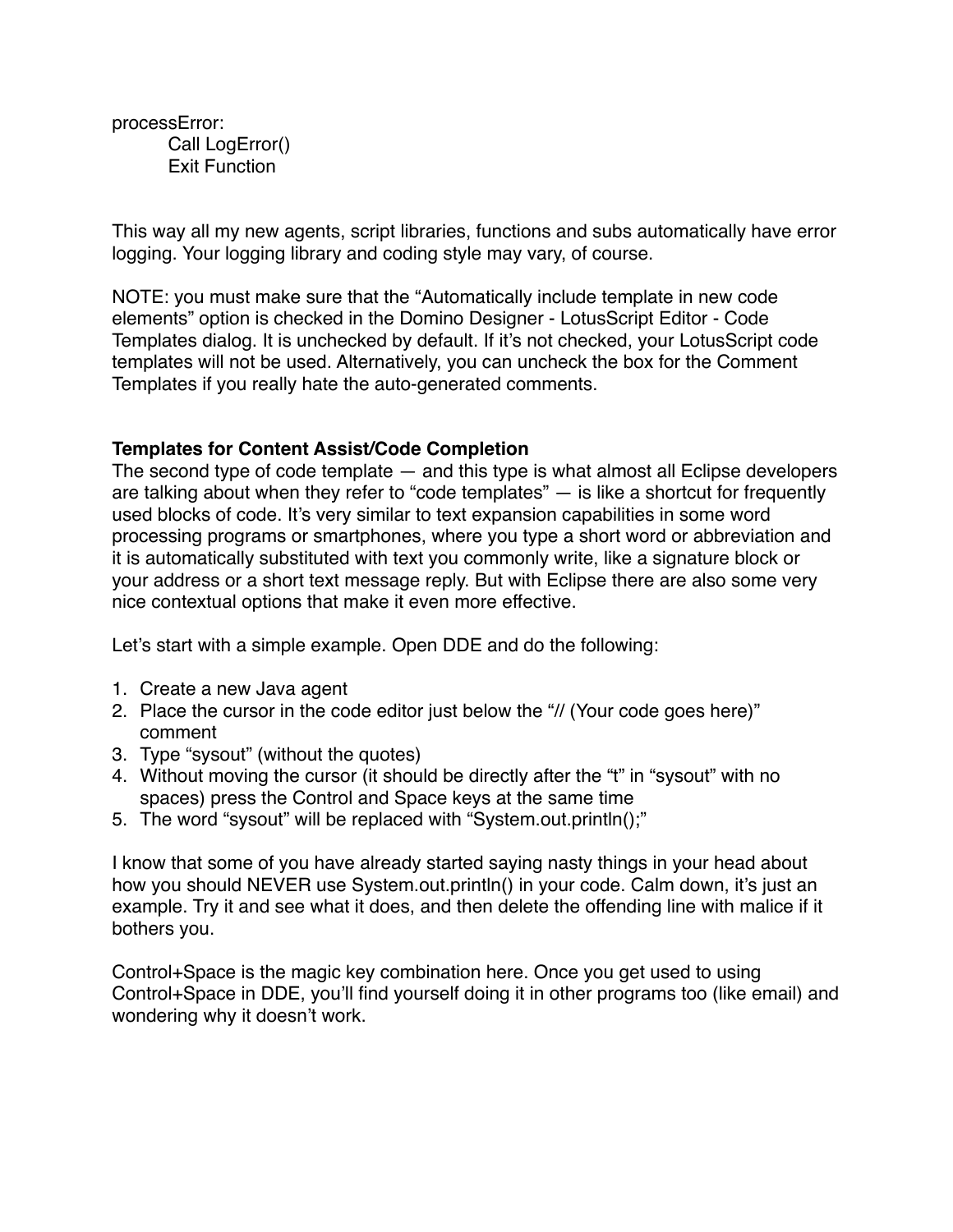## **Where You Can Use These Templates**

This type of template is available for JavaScript script libraries, Java agents and script libraries, HTML and XML File Resources, and CSS files. If you open the Notes Preferences dialog from DDE (File — Preferences) you will see the template definitions at:

- Java Editor Templates
- JavaScript Editor Templates
- Web CSS Files Editor Templates
- Web HTML Files Editor Templates
- XML XML Files Editor Templates

You will notice that there is NOT an option for LotusScript, at least as of Notes 9.0.

Also, these templates do not work everywhere that you can use Java, JavaScript, HTML, etc. Whether or not they work depends on which Eclipse editor you are using. For example, the XML templates sorta-kinda work with the XML in the source view of XPages, but XPages uses a "special" XML editor for XPages and I've never had very consistent results with code templates in that editor. The JavaScript templates work with JavaScript script libraries but not with many of the other places you could enter JavaScript code, like SSJS in an XPage.

## **Useful Default Template Shortcuts**

Here are some very useful template shortcuts that are already in the DDE preferences by default. Again, just type the shortcut word and press Control+Space. If there are multiple options for a shortcut (like "for" in Java) you can use the up and down arrow to navigate to the one you want, then press Enter.

Also, most of these have placeholders for variables within the code that is created. Use the tab key to go from variable to variable, filling them in as you go.

Java, JavaScript: for

Creates the structure of a "for" loop in one of several different ways: looping through an array, a collection, or an Iterable value. If there is already an array or collection or Iterable near the loop, that value will be pre-filled in the statement by default.

Java, JavaScript: new

A quick way to generate a new instance of any object.

Java: static\_final

A quick way to generate something like: public static final int  $FLAG$  ONE = 1;

Java, JavaScript: switch An instant switch-case block.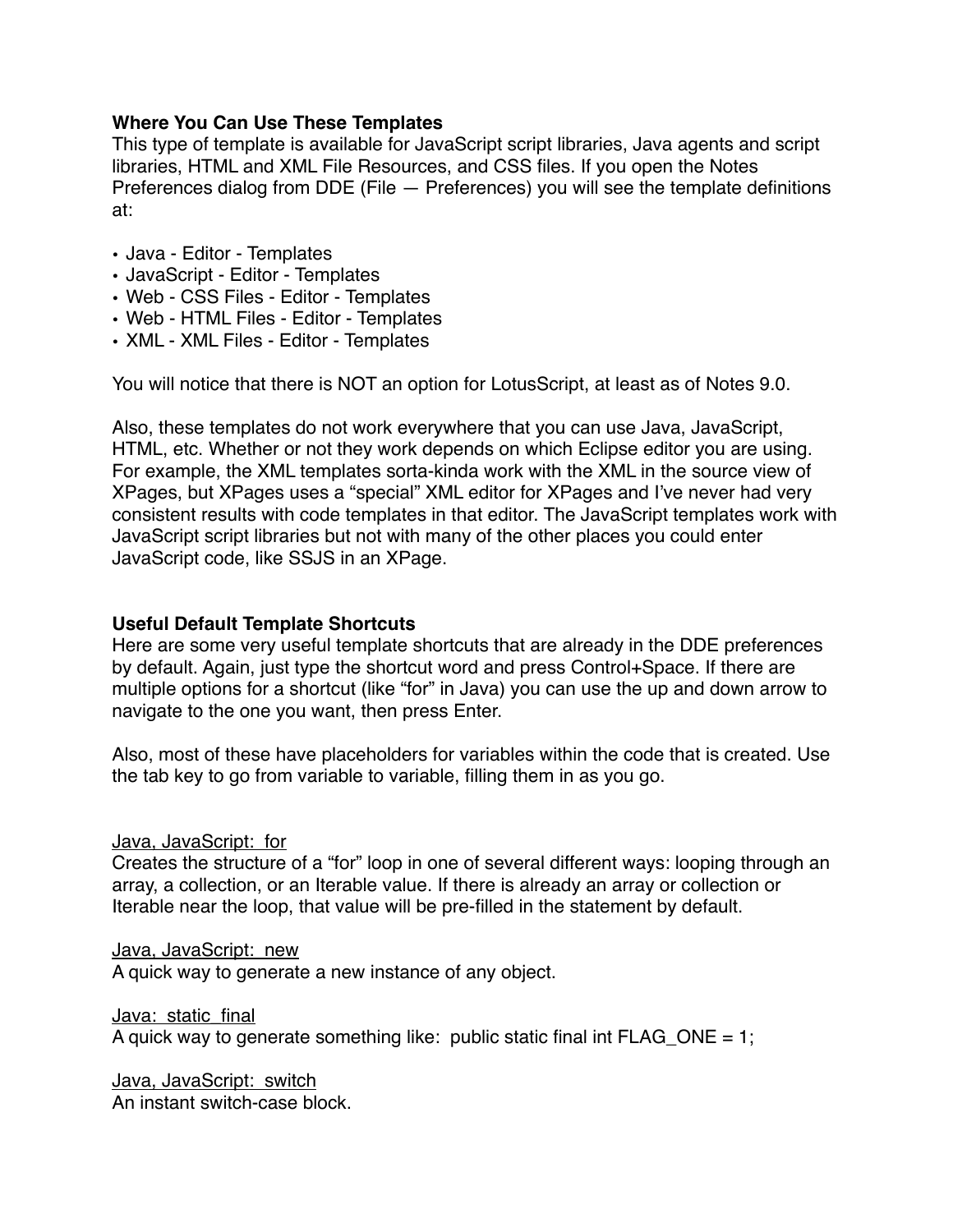Java: toarray

Boilerplate for converting an ArrayList to an array[].

#### Java, JavaScript: try

Creates a new try-catch block. A really nice use for this is to easily surround an existing chunk of code with a try-catch block. Just highlight the code you want inside the trycatch, press Control+Space, type "try", and press Enter. Now all the code you highlighted will be inside a new try-catch.

#### Java, JavaScript: while

Creates the structure of a "while" loop in one of a few different ways.

I don't really tend to use the default shortcuts with CSS, HTML, or XML files, although these types of files are interesting because they have an option for "new file" template types. As an example, go to File Resources in DDE and click the "New File Resource" button, and create a new file called "test.html". Now, in the empty file that opens in the HTML editor, press Control+Space. You will be given several options for boilerplate code for a new HTML file. If you single-click on any of the New HTML File options you can see a preview of the HTML that will be inserted for that option; if you double-click an option the file will be pre-filled with the boilerplate code.

## **Ideas for Customization**

Let's start with a simple custom Java template that generates a reference to the current database in an agent. Open the Notes Preferences dialog in DDE and navigate to Java - Editor - Templates. Click the "New" button to create a new code template and use the following values:

**Name:** thisdb **Context:** Java **Description:** add a reference to the current database to an agent **Pattern:** Database  $${d}b$  =  $$$ {agentContext:localVar(lotus.domino.AgentContext)}.getCurrentDatabase();

Click OK to save this new template, then OK again to close the preferences dialog, then open a new Java agent and type "thisdb" followed by Control+Space. The code should auto-complete to:

Database db = agentContext.getCurrentDatabase();

You will be able to tab to and edit the "db" and the "agentContext" variables. Here's a little more information about how the pattern in the template works: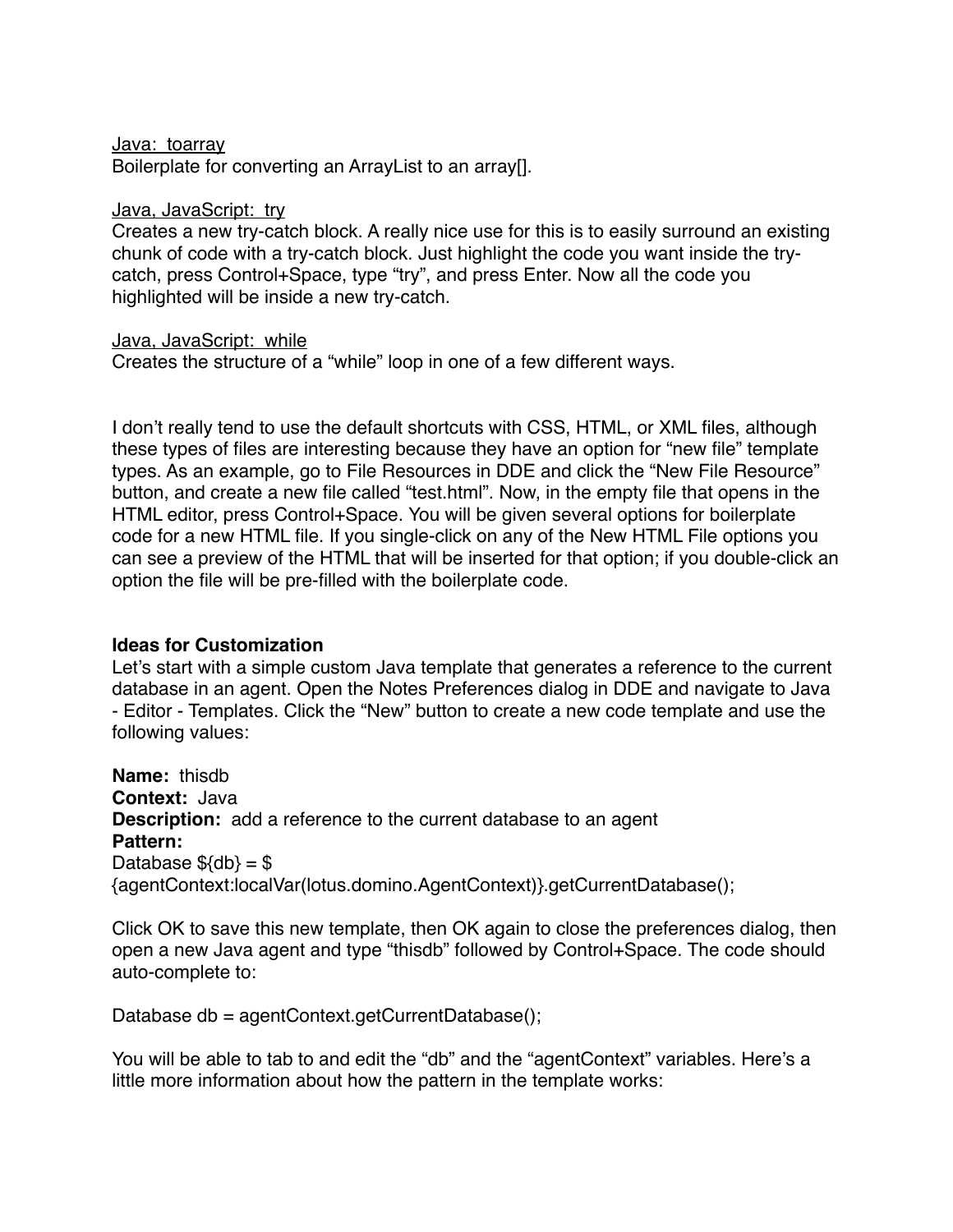The \${db} variable is a placeholder for an arbitrary variable name in the pattern. It will default to "db", but immediately after clicking Control+Space you will also be able to use the tab key to navigate to it and change it to whatever you want. What's useful about this is that if \${db} appears anywhere else in your pattern, then all occurrences of \${db} will change if you modify any one of them.

The \${agentContext:localVar(lotus.domino.AgentContext)} variable indicates that any locally defined variable (hence the "localVar" tag) of type lotus.domino.AgentContext that is within the scope at the point where the template is used will be substituted for the template variable automatically. If there are no local lotus.domino.AgentContext variables available, "agentContext" will be used as the variable name. If there are more than one local variables of that type, the one closest to the code will be used by default, but you will be able to use the arrow keys to chose amongst the multiple options when you tab to the field.

There is also an "Automatically insert" checkbox in the dialog when you create or edit the template. If this is checked, the template code will be inserted immediately after pressing Control+Space. If it's not checked you will see what the template does after pressing Control+Shift, and then will have to either double-click or press Enter to insert the template.

For a slightly longer example, here is a template for looping through the documents in a view:

```
Name: viewloop 
Context: Java 
Description: loop through all documents in a view 
Pattern:
View ${view} = ${db:localVar(lotus.domino.Database)}.getView("${}");
${view}.setAutoUpdate(false);
Document ${doc} = ${view}.getFirstDocument();
Document ${tempDoc} = null;
while (\frac{1}{3} \cdot \frac{1}{6}) = \frac{1}{3} // ${todo} do stuff
   ${cursor}
   ${tempDoc} = ${view}.getNextDocument(${doc});
   ${doc}.recycle();
  $(doc) = $(tempDoc);}
```
You can see that the \${view}, \${doc}, and \${tempDoc} variables are used in multiple places, and if you change the variable name in one place it will change for all instances of that variable. This was an option for the \${db} variable as well; even though it was defined with a localVar indicator initially, it can be reused later as \${db} if you choose.